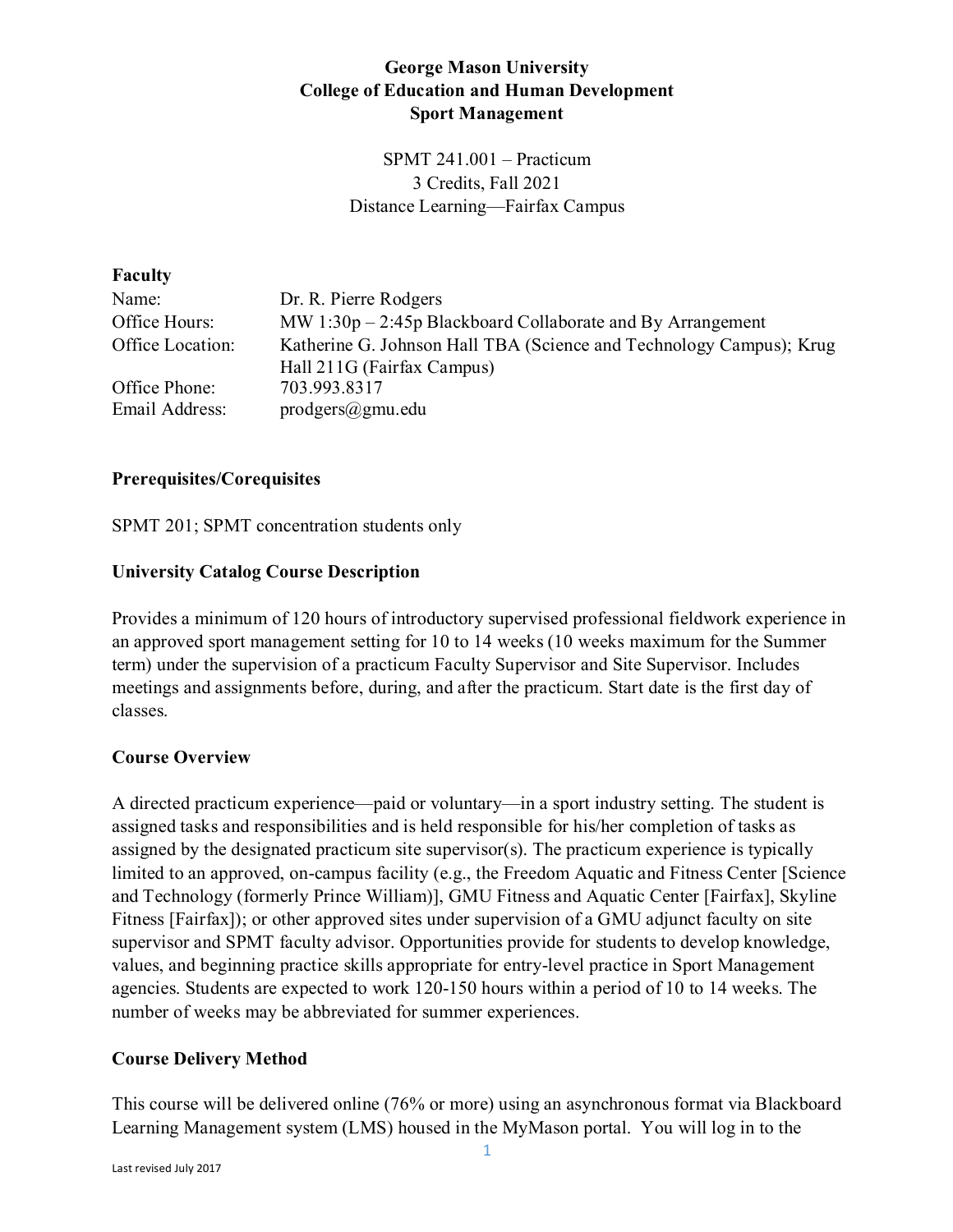Blackboard (Bb) course site using your Mason email name (everything before @masonlive.gmu.edu) and email password. The course site will be available on Monday, August 23, 2021.

**Under no circumstances, may candidates/students participate in online class sessions (either by phone or Internet) while operating motor vehicles. Further, as expected in a face-to-face class meeting, such online participation requires undivided attention to course content and communication.**

# *Technical Requirements*

To participate in this course, students will need to satisfy the following technical requirements:

• High-speed Internet access with standard up-to-date browsers. To get a list of Blackboard's supported browsers see: [https://help.blackboard.com/Learn/Student/Getting\\_Started/Browser\\_Support#supported](https://help.blackboard.com/Learn/Student/Getting_Started/Browser_Support#supported-browsers)[browsers](https://help.blackboard.com/Learn/Student/Getting_Started/Browser_Support#supported-browsers)

To get a list of supported operation systems on different devices see: [https://help.blackboard.com/Learn/Student/Getting\\_Started/Browser\\_Support#tested](https://help.blackboard.com/Learn/Student/Getting_Started/Browser_Support#tested-devices-and-operating-systems)[devices-and-operating-systems](https://help.blackboard.com/Learn/Student/Getting_Started/Browser_Support#tested-devices-and-operating-systems)

- Students must maintain consistent and reliable access to their GMU email and Blackboard, as these are the official methods of communication for this course.
- Students will need a headset microphone for use with the Blackboard Collaborate web conferencing tool.
- Students may be asked to create logins and passwords on supplemental websites and/or to download trial software to their computer or tablet as part of course requirements.
	- o The following software plug-ins for PCs and Macs, respectively, are available for free download:
	- o Adobe Acrobat Reader: <https://get.adobe.com/reader/>
	- o Windows Media Player: <https://support.microsoft.com/en-us/help/14209/get-windows-media-player>
	- o Apple Quick Time Player: [www.apple.com/quicktime/download/](http://www.apple.com/quicktime/download/)

## *Expectations*

- Course Week: Because asynchronous courses do not have a "fixed" meeting day, our week will start on Monday, 12:00 a.m., and finish on Sunday, 11:59 p.m.
- Log-in Frequency: Students must actively check the course Blackboard site and their GMU email for communications from the instructor, class discussions, and/or access to course materials at least 2 times per week.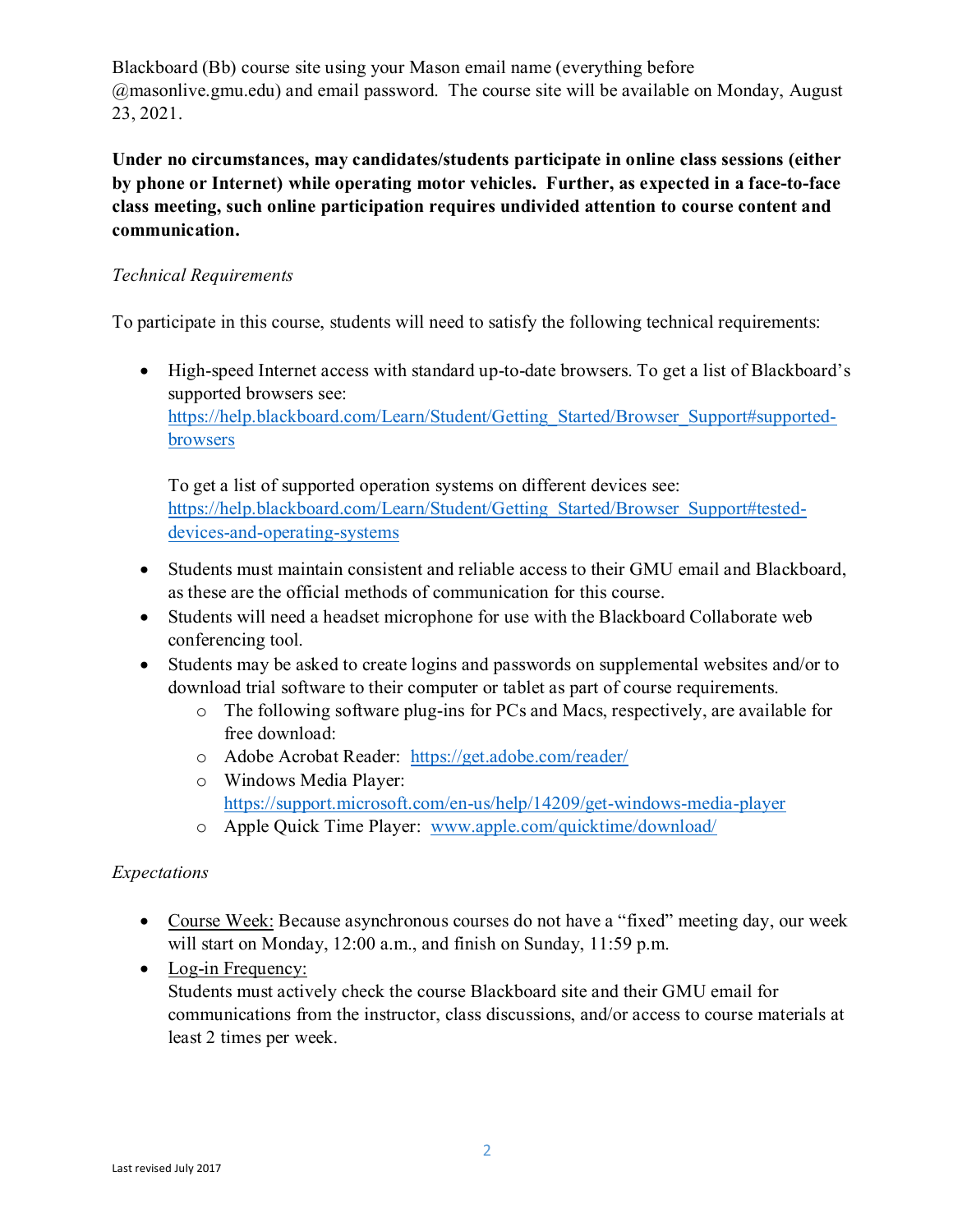• Participation:

Students are expected to actively engage in all course activities throughout the semester, which includes viewing all course materials, completing course activities and assignments, and participating in course discussions and group interactions.

• Technical Competence:

Students are expected to demonstrate competence in the use of all course technology. Students who are struggling with technical components of the course are expected to seek assistance from the instructor and/or College or University technical services.

• Technical Issues:

Students should anticipate some technical difficulties during the semester and should, therefore, budget their time accordingly. Late work will not be accepted based on individual technical issues.

• Workload:

Please be aware that this course is **not** self-paced. Students are expected to meet *specific deadlines* and *due dates* listed in the **Class Schedule** section of this syllabus. It is the student's responsibility to keep track of the weekly course schedule of topics, readings, activities and assignments due.

• Instructor Support:

Students may schedule a one-on-one meeting to discuss course requirements, content or other course-related issues. Those unable to come to a Mason campus can meet with the instructor via telephone or web conference. Students should email the instructor to schedule a one-on-one session, including their preferred meeting method and suggested dates/times.

• Netiquette:

The course environment is a collaborative space. Experience shows that even an innocent remark typed in the online environment can be misconstrued. Students must always re-read their responses carefully before posting them, so as others do not consider them as personal offenses. *Be positive in your approach with others and diplomatic in selecting your words*. Remember that you are not competing with classmates, but sharing information and learning from others. All faculty are similarly expected to be respectful in all communications.

• Accommodations:

Online learners who require effective accommodations to insure accessibility must be registered with George Mason University Disability Services.

## **Learner Outcomes or Objectives**

This course is designed to enable students to do the following:

- 1. Describe and analyze the managerial and operational structure of their practicum site;
- 2. Demonstrate skills and competencies in routine business administration (e.g., accounting and record keeping, planning, public relations, assessments, staff relation);
- 3. Evaluate their personal strengths and weaknesses in light of demands and expectations of employment in the various positions in the field; and
- 4. Set career objectives in the sport management industry.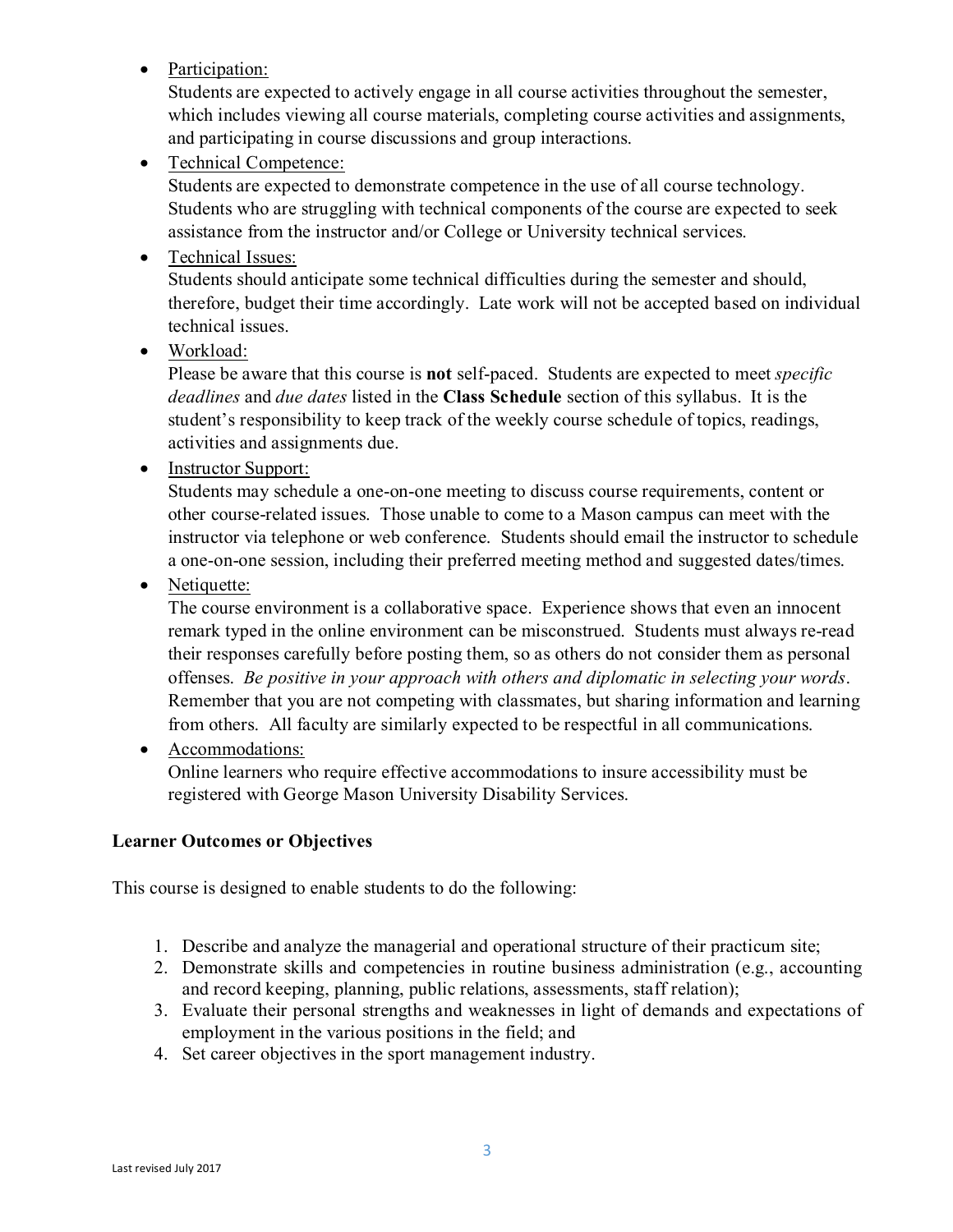## **Professional Standards** [Commission of Sport Management Accreditation (COSMA)]

Upon completion of this course, students will have met Commission on Sport Management Accreditation (COSMA)

Principle 3: Curriculum, Common Professional Components (CPC) E. Integrative Experiences & Career Planning

Principle 7.3: Business and Industry Linkages/Internship

According to COSMA (2016, p. 50):

Excellence in sport management education requires the academic sport management unit to have current and meaningful linkages to sport management practitioners and organizations. Specifically, an internship or similar experience enables students to work for a sports organization or in a sport-related office to gain useful, relevant experience for a career in sport. The kind of experiential learning that integrates knowledge and theory with the practical application and skill development is essential to a student's educational experience. Students benefit from the applied experiences and connections made in the professional setting while employers have the opportunity to guide and evaluate the students.

For more information, please see:

Commission of Sport Management Accreditation. (2016, May). *Accreditation principles manual & guidelines for self-study preparation*. Retrieved November 30, 2016 from <http://www.cosmaweb.org/accreditation-manuals.html>

## **Required Texts**

None

## **Course Performance Evaluation**

Students are expected to submit all assignments on time in the manner outlined by the instructor (e.g., Blackboard, VIA, hard copy).

## • **Assignments and/or Examinations**

Under the direction of an on-site supervisor, 120-150 hours of field experience which satisfies the course objectives of the practicum and meets the needs of the facility. In the SPMT 241 Practicum, the focus is on providing each student with hands-on practical experience in sport industry programming and facility/human resource management.

For SPMT majors and minors, the SPMT 241 practicum is generally limited to one of three possible GMU affiliated sites: the Freedom Center with Jennifer Lehman (ilehman2@gmu.edu) as on-site supervisor; the Recreation and Athletic Center (RAC) with Devin Reid (dreid6@gmu.edu), Operations Manager and on-site supervisor; and the Aquatics and Fitness Center and Skyline Fitness, respectively, with Lee Ann Houston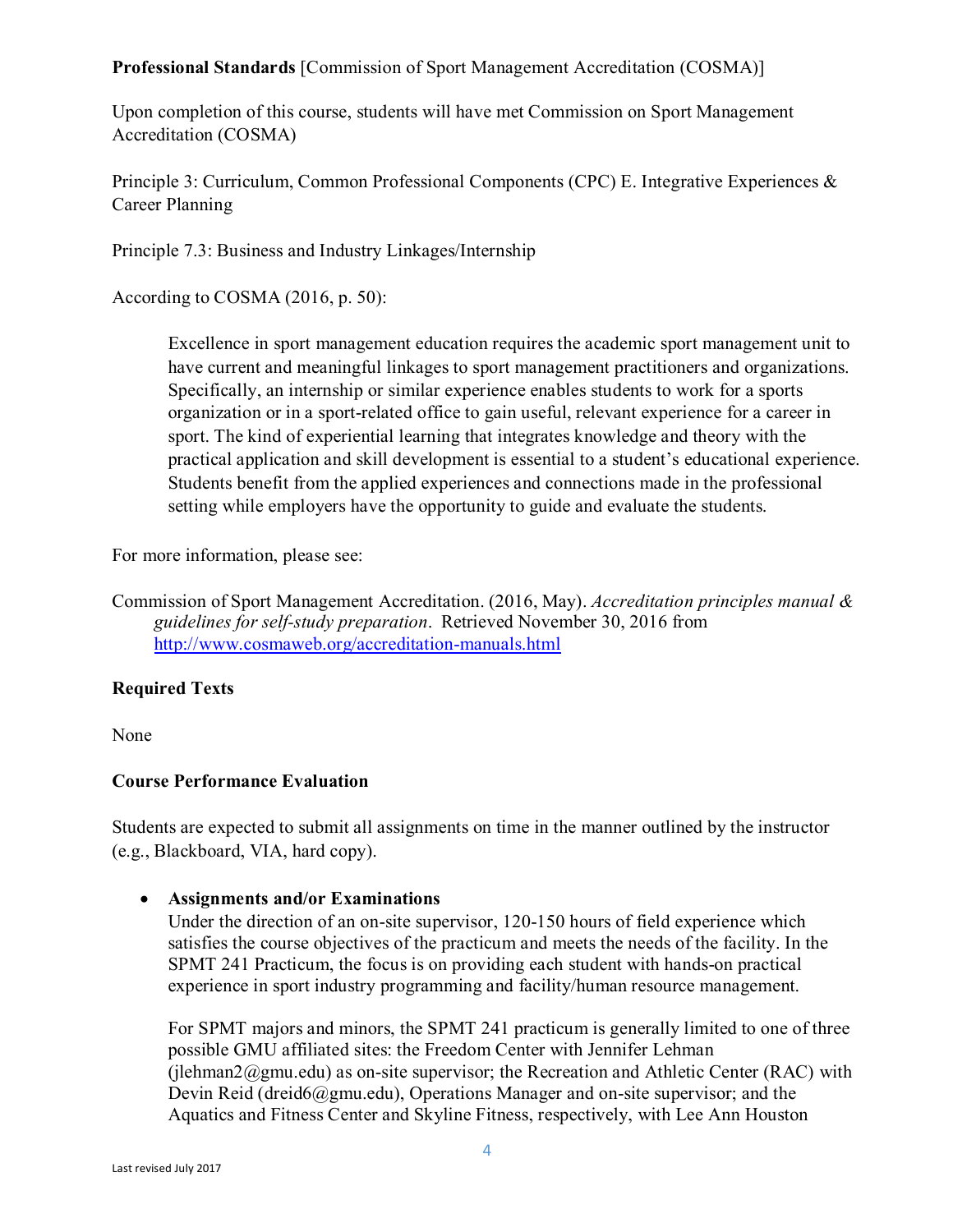$(1)$ houston $@g$ mu.edu) as on-site supervisor. Alternate on-campus Practicum opportunities may be available through the Intramural/Recreational Sports Program housed at the Fairfax campus; contact Mr. Paul Bazzano (pbazzano@gmu.edu), Coordinator, Intramural and Recreational Sports, for more information. On some occasions, the Patriot Club, the fundraising arm of the George Mason University athletic department, has openings for qualified students to work with external relations; contact Ms. LeeAnn Bushar (lbushar $@g$ mu.edu) for details and availability. Finally, specialized Practicum placements within the Athletic Department (e.g., marketing, public relations) are sometimes a possibility. For more details, contact Dr. Robert Baker (rbaker2@gmu.edu), Sport, Recreation, and Tourism Management School Director; or Prof. Craig Esherick (cesheric@gmu.edu), Sport Management Academic Program Coordinator for SRTM.

Depending on the student's background and interests, as well as the needs of a particular facility, the on-site supervisor will work with the student to produce an individualized practicum, which can include a variety of work-related experiences.

Successful completion of the practicum work experience will be indicated by the following:

- 1. work 120-150 clock hours within a period of 10-14 weeks; and
- 2. complete a log/journal/ePortfolio of the practicum experience.\*

#### \* PRACTICUM LOG OF EXPERIENCE

The log/journal should be organized in the following manner:

- 1. Brief Introduction
	- A. Site of practicum
	- B. Job responsibilities
	- C. Site Supervisor
	- D. Weekly Schedule of the experience

(Days and hours worked will be reflected in the Weekly Report templates found in Blackboard.)

#### *Your supervisor must sign either weekly or monthly for your hours to be accepted by the instructor for this course.*

2. Chronicle of Experience

A. Weekly summarization of the work experiences (typewritten) B. Any special materials, handouts, or samples should be included or placed in an appendix.

3. Summary

A. Summarize your *expected* duties and responsibilities at your work site. B. Summarize your *actual* total experience, exposures and participation.

4. Intern's Evaluation of the Site

A. Briefly evaluate the site and the site supervisor

B. Should the Sport Management concentration seek to place another student with this agency?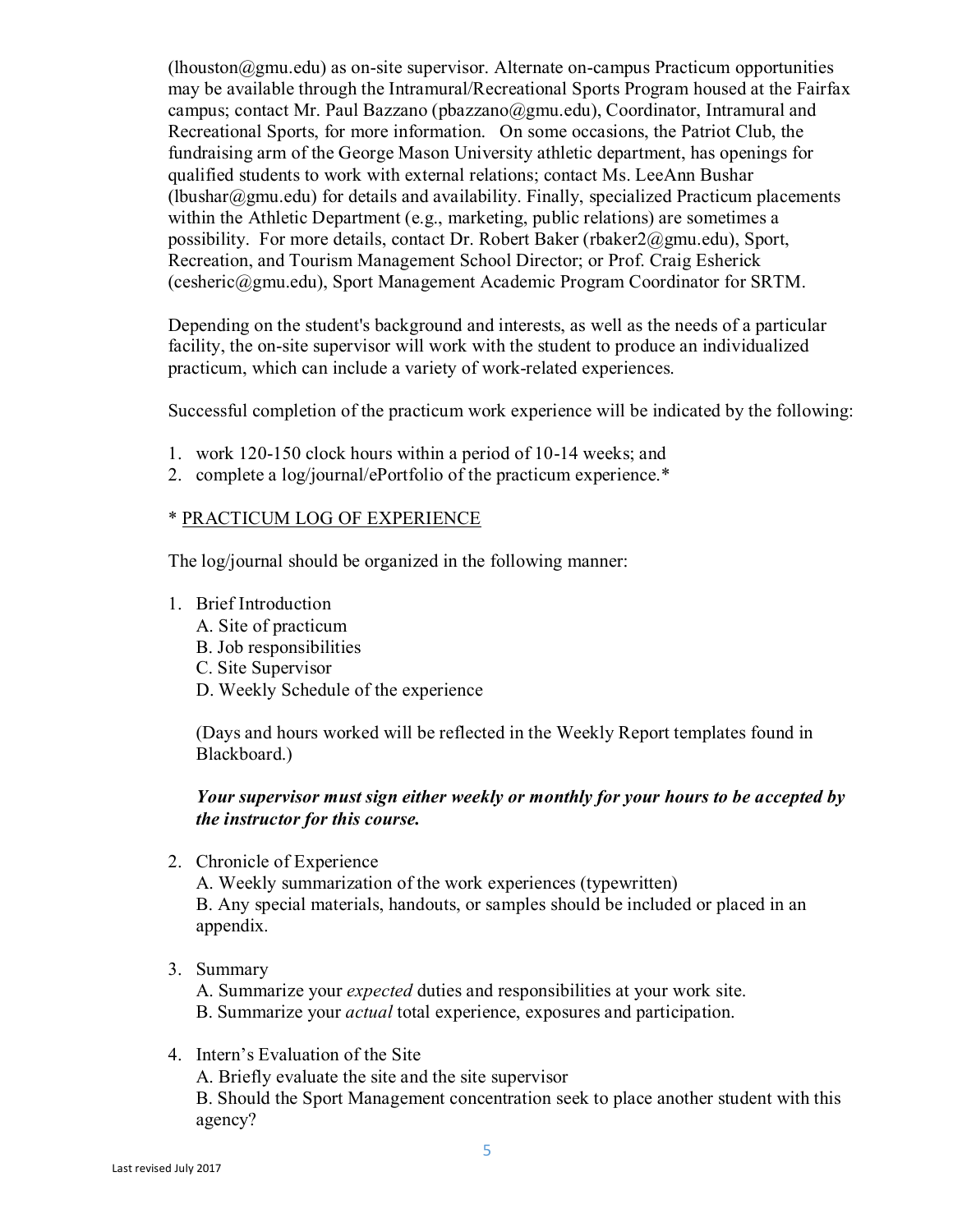C. What recommendations do you have for the improvement of the practicum phase of the program?

D. Should we strive to prepare our students in a special manner for this agency? E. Was the practicum a worthwhile expenditure of the time required? If the answer is No, Why?

Upon completion of the practicum period, students will turn in an ePortfolio comprised of their experiences based on the requirements found in the ePortfolio template in Blackboard; cumulative weekly reports; an organizational chart; a site supervisor's evaluation form; and the student's site evaluation. Your final report is essentially the ePortfolio documenting your practicum experience. This is a requirement for the final grade for the course. You are strongly encouraged to keep a backup copy of what you submit as you may wish to hold on to it as tangible evidence of your practicum experience for future employers and/or internship interviews.

## • **Other Requirements**

Site supervisor's and student's evaluation forms ae provided at the end of the syllabus.

Each student enrolled in SPMT 241 must complete the following duties and responsibilities as requirements to earn a letter grade for the practicum experience. Students must share these guidelines with their practicum site supervisor and work throughout the practicum experience with the site supervisor to meet the guidelines. These guidelines are REQUIRED to be included in the student's journal/portfolio.

## DUTIES AND RESPONSIBILITIES

- 1. Develop an organizational chart of the organization or university in terms of the supervisor/athletic director; line and staff relationship. *INCLUDE YOURSELF IN THE CHART TO SHOW YOUR RELATIONSHIP TO THE ORGANIZATION.*
- 2. Participate in structured orientation sessions with supervisor.
- 3. Participate in post-activity discussions with the supervisor.
- 4. Attend staff meetings, when appropriate.
- 5. Identification of the responsibilities and the duties of the supervisor in terms of:

| A well planned and balanced          | Facilities, equipment and supplies |
|--------------------------------------|------------------------------------|
| program                              |                                    |
| Purchase and care of equipment       | Care and treatment of injuries     |
| Securing game officials              | Provisions for press releases      |
| Contracts                            | Travel                             |
| Game programs                        | Maintenance and improvement of     |
|                                      | facilities                         |
| A continuous evaluation of the total | Control and regulation of athletic |
| program                              | policies                           |
| Preparation of budgets               | Eligibility                        |
| Concessions                          | Counseling services                |
| Insurance programs                   | Clerical workers                   |
| Recruitment policies                 | Scheduling                         |
| Ticket sales                         | Spectator control                  |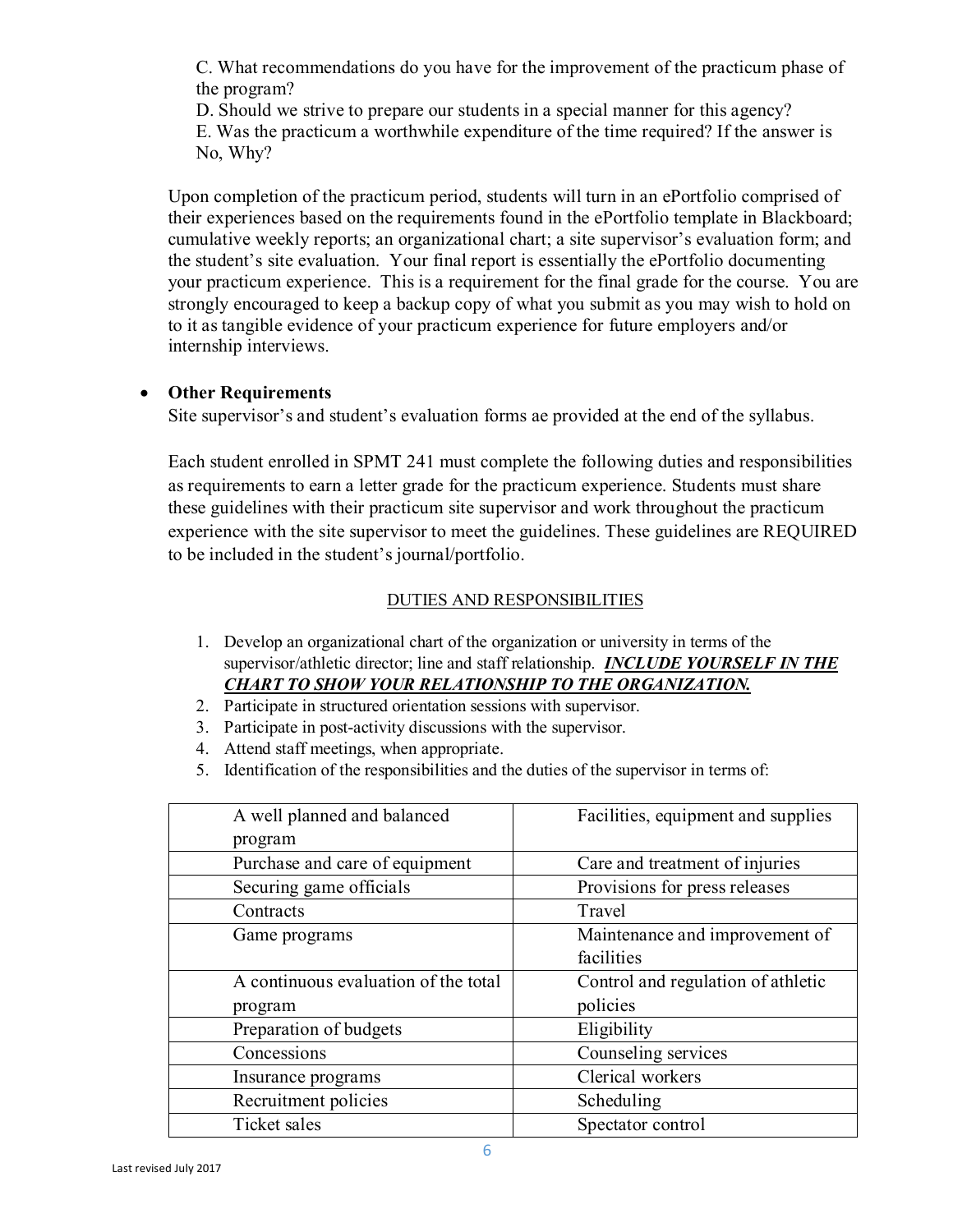## • **Grading**

Grades will be assigned on the basis of a Practicum log (40%); discussion boards/participation (7 ranging from 2-3 points 20%); organization chart (10%); the site supervisor's evaluation (20%); and your own evaluation of the site (10%).

Final grades will be recorded with "plus/minus" letter grade annotations. You can use the table on the next page to do your own grade calculation. Grading will occur using a 100 point scale. (Note: No credit towards graduation accrues from a failing grade or from a grade that is replaced by a retaken course. For more information, please consult the current edition of the university catalog.)

|                                                  | Points |
|--------------------------------------------------|--------|
| Practicum Portfolio                              | .42    |
| Discussion<br>Boards/Participation 6@3<br>points | .18    |
| Organizational Chart                             | .10    |
| Site Supervisor's Evaluation                     | .20    |
| Student Evaluation of Site                       | .10    |
| <b>TOTAL</b>                                     | 100    |

#### **Grading Scale**

| $A = 93 - 100\%$ | $B_{+} = 87 - 89\%$ | $C_{\pm} = 77 - 79\%$ | $D = 60 - 69\%$ |
|------------------|---------------------|-----------------------|-----------------|
| $A = 90 - 92\%$  | $B = 83 - 86\%$     | $C = 73 - 76\%$       | $F =$ Below 60% |
|                  | $B = 80 - %$        | $C_{-}$ = 70 - 72%    |                 |

#### **Professional Dispositions**

See<https://cehd.gmu.edu/students/polices-procedures/>

#### **Class Schedule**

| Date      |    | Assignment                | Assignment DUE                 |  |
|-----------|----|---------------------------|--------------------------------|--|
| August    | 23 | Begin Practicum duties    | Begin weekly chronicle of      |  |
|           |    |                           | experience; begin hours log    |  |
| September |    | Continue Practicum duties | Continue weekly chronicle of   |  |
|           |    |                           | experience; continue hours log |  |
| October   |    | Continue Practicum duties | Continue weekly chronicle of   |  |
|           |    |                           | experience; continue hours log |  |
| November  |    | Continue Practicum duties | Continue weekly chronicle of   |  |
|           |    |                           | experience; continue hours log |  |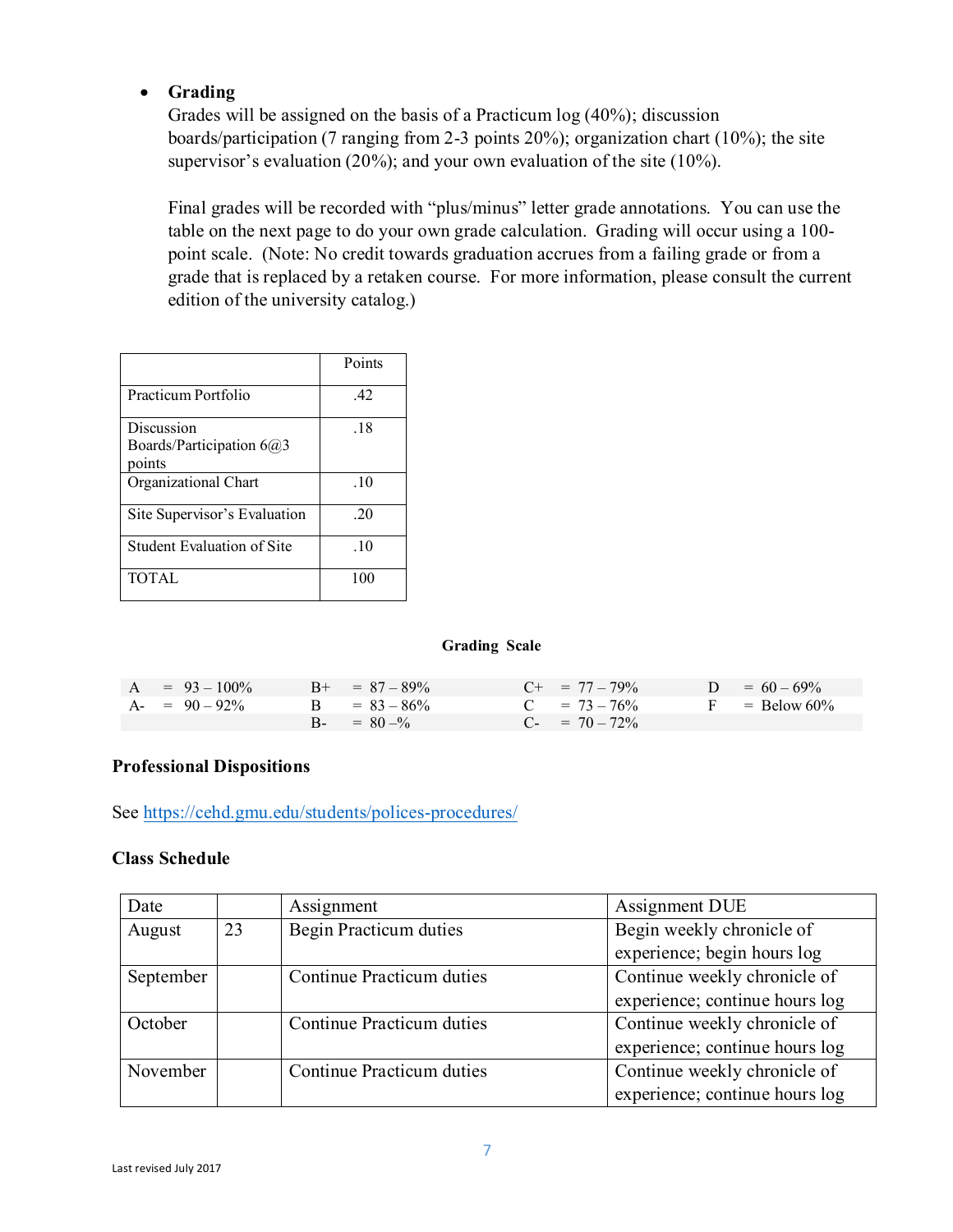| Date     |          | Assignment                | Assignment DUE                  |
|----------|----------|---------------------------|---------------------------------|
| December | $8 - 14$ | Complete Practicum duties | Complete weekly chronicle of    |
|          |          |                           | experience; complete hours log; |
|          |          |                           | compile and submit term         |
|          |          |                           | portfolio                       |

Note: Faculty reserves the right to alter the schedule as necessary, with notification to students.

## **Core Values Commitment**

The College of Education and Human Development is committed to collaboration, ethical leadership, innovation, research-based practice, and social justice. Students are expected to adhere to these principles: [http://cehd.gmu.edu/values/.](http://cehd.gmu.edu/values/)

## **GMU Policies and Resources for Students**

## *Policies*

- Students must adhere to the guidelines of the Mason Honor Code (see <https://catalog.gmu.edu/policies/honor-code-system/> ).
- Students must follow the university policy for Responsible Use of Computing (see [https://universitypolicy.gmu.edu/policies/responsible-use-of-computing/\)](https://universitypolicy.gmu.edu/policies/responsible-use-of-computing/).
- Students are responsible for the content of university communications sent to their Mason email account and are required to activate their account and check it regularly. All communication from the university, college, school, and program will be sent to students **solely** through their Mason email account.
- Students with disabilities who seek accommodations in a course must be registered with George Mason University Disability Services. Approved accommodations will begin at the time the written letter from Disability Services is received by the instructor (see [https://ds.gmu.edu/\)](https://ds.gmu.edu/).
- Students must silence all sound emitting devices during class unless otherwise authorized by the instructor.

## *Campus Resources*

- Support for submission of assignments to VIA should be directed to [viahelp@gmu.edu](mailto:viahelp@gmu.edu) or [https://cehd.gmu.edu/aero/assessments.](https://cehd.gmu.edu/aero/assessments) Questions or concerns regarding use of Blackboard should be directed to [https://its.gmu.edu/knowledge-base/blackboard-instructional](https://its.gmu.edu/knowledge-base/blackboard-instructional-technology-support-for-students/)[technology-support-for-students/.](https://its.gmu.edu/knowledge-base/blackboard-instructional-technology-support-for-students/)
- For information on student support resources on campus, see <https://ctfe.gmu.edu/teaching/student-support-resources-on-campus>